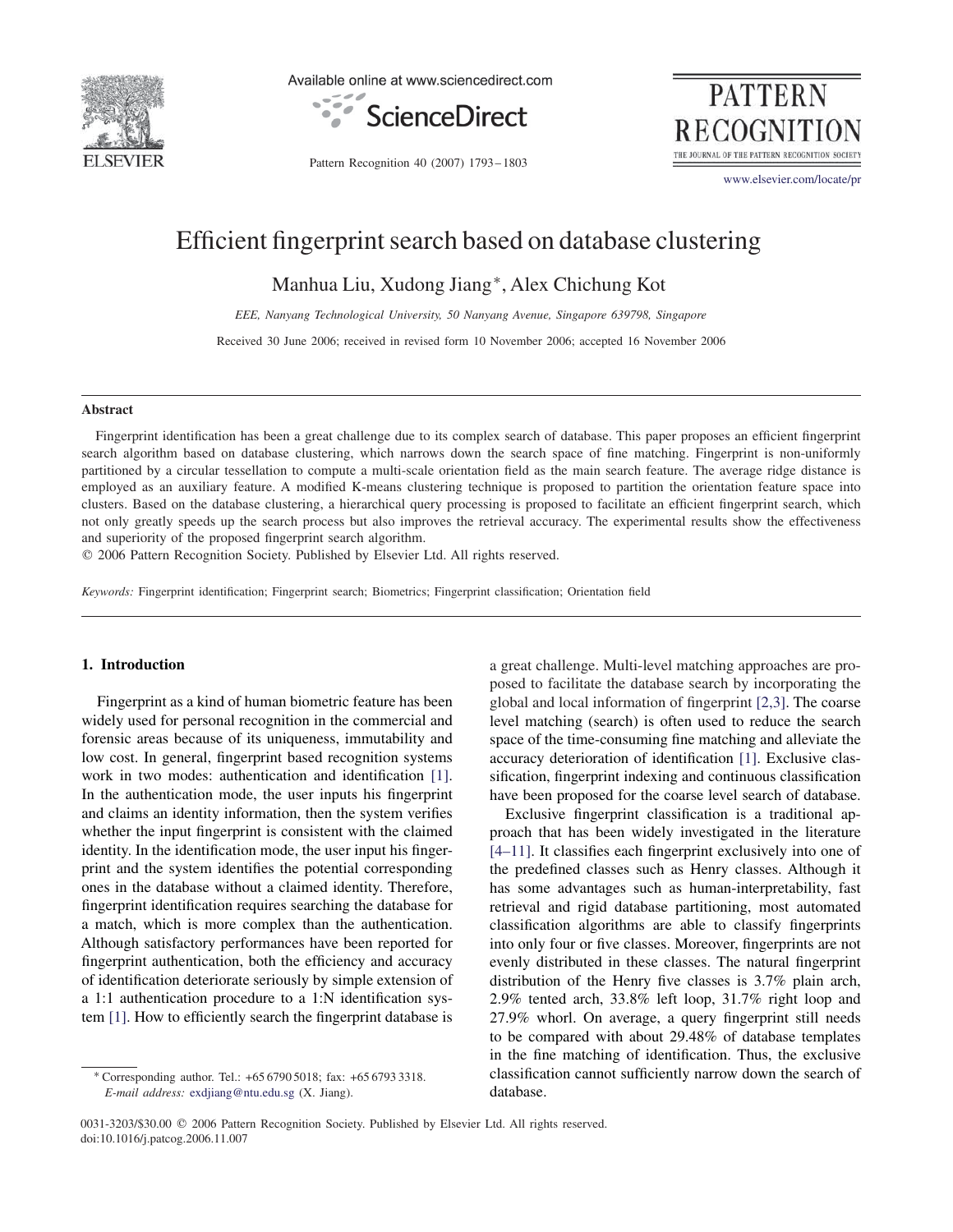

Fig. 1. The overview of the clustering based fingerprint search algorithm.

In fact, it is not necessary to classify fingerprints into human-interpretable classes for an automated identification system. Fingerprint indexing, which divides fingerprint database into a number of bins based on the minutia triplets, was proposed in Refs. [3,12]. This approach classifies fingerprints into more classes (or bins) than the exclusive classification as it exploits the more discriminating features, minutiae. However, the minutia points are the most important local features and widely used in fingerprint fine matching algorithms [2,13–15]. Although this approach can speed up the database search, it should take care to avoid a redundant representation of fingerprint in an identification system. This is because the accuracy deterioration of the identification system is hardly alleviated if the features used in the coarse search and fine matching are strongly correlated.

Continuous classification is proposed to overcome the problems of exclusive classification by representing fingerprint with numerical feature vectors [16–18]. The fingerprint search is performed by comparing the query fingerprint with all database templates and retrieving the closest ones. The tradeoff between retrieval efficiency and accuracy can be easily adapted by adjusting the size of retrieval neighborhood. Although the comparison between the query fingerprint and template is much faster than the fine matching, this full fingerprint search is still prohibitive for large database. Moreover, the continuous classification only ranks the database templates according to their similarities to the query fingerprint while neglecting the similarities among the database templates. This limits the search performance. Although some combined techniques were proposed to improve the performance of fingerprint classification [19,20], further work to facilitate an efficient search of database is

still of great interest to the researchers in the area of fingerprint identification.

Data clustering is a crucial technique used in discovering the underlying structure in a data set by unsupervised grouping of the similar patterns. It accelerates the content based image retrieval by comparing the query image with a few cluster representatives instead of all database templates [21,22]. This work proposes an efficient fingerprint search algorithm based on database clustering. The data-flow chart of this algorithm is shown in Fig. 1. It differs from the continuous classification (full search) in that clustering is employed to exploit the similarities among the database templates. Fingerprint is non-uniformly partitioned by a circular tessellation to compute a multi-scale orientation field as the main feature for the search. The average ridge distance (ARD) is extracted as an auxiliary search feature. Our proposed fingerprint search algorithm consists of two phases: offline database clustering and online query processing. During the offline database clustering, a modified form of K-means clustering is proposed to partition the orientation feature space into clusters and fingerprints of each cluster are further divided into bins according to their ARDs. Based on the offline database clustering, a hierarchical online query processing is proposed to facilitate an efficient fingerprint search. In cluster search, each query fingerprint is compared with the cluster prototypes to retrieve the close clusters followed by searching the bins of the retrieved clusters. Fingerprint search is finally performed on the retrieved bins to find the templates close to the query fingerprint.

The next section presents the feature extraction, including the computation of multi-scale orientation field and ARD. In Section 3, we present the proposed fingerprint search algorithm based on database clustering. The experimental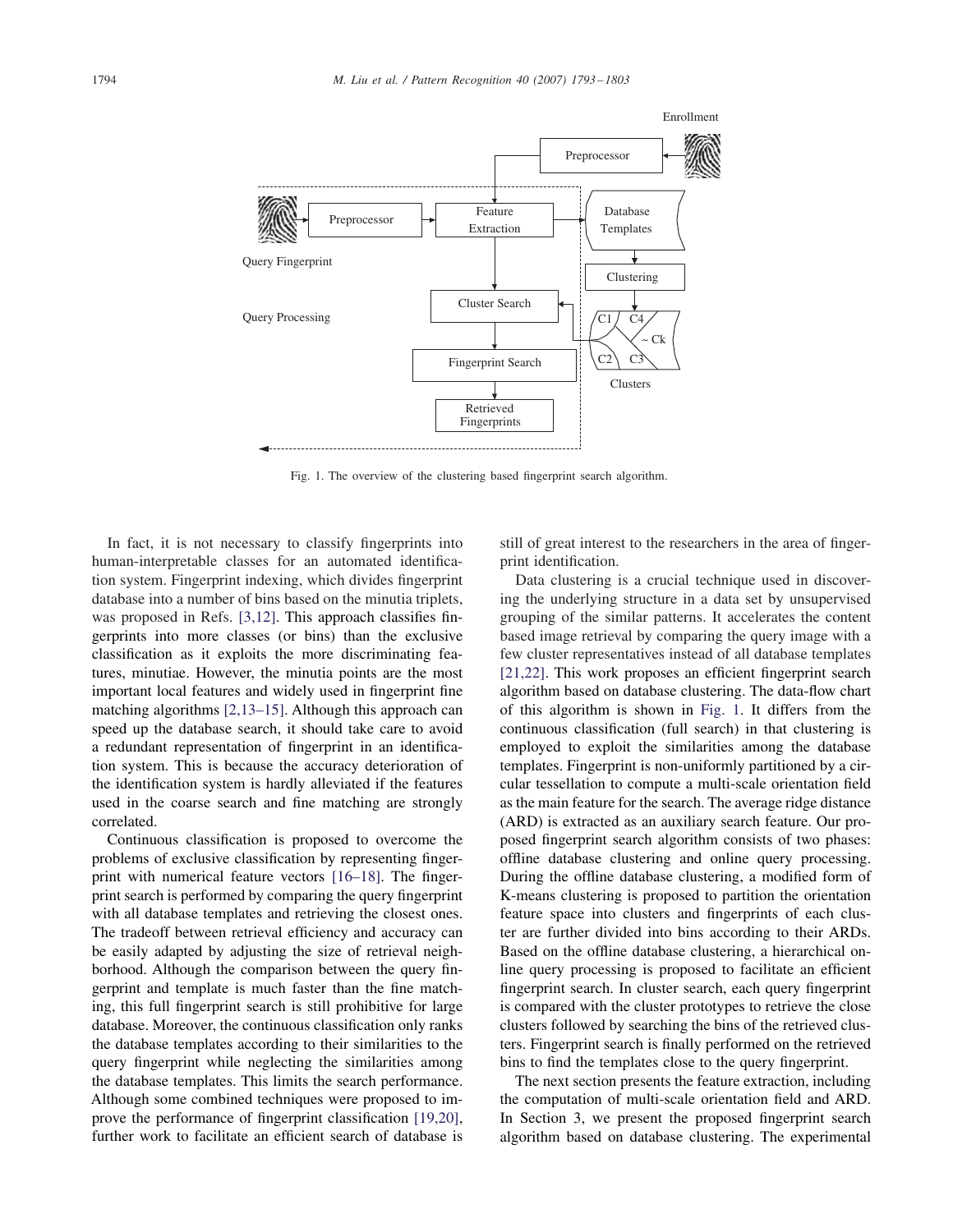results and comparisons are presented in Section 4. Finally, the conclusions are arrived in Section 5.

# **2. Feature extraction**

Fingerprint is composed of parallel ridge and valley flows. There are two kinds of features for its representation: global features that describe the flow structure and local features that describe the minute details of ridges. The global features such as singular points and orientation field (Fig. 2) are often used in the coarse level search (classification) algorithms [4,6,7,16,17], while the local features such as minutiae are employed in most fine matching algorithms [2,13,15]. To avoid redundant representation, the coarse level search features should not be strongly correlated with those for fine matching. The orientation field describes the global ridge flow pattern and the ARD is an intrinsic property of the ridge. These two global features have little correlation and hence are employed for our fingerprint search.

Most fingerprint images consist of the foreground pixels originated from the contact of fingertip with the sensor and the background pixels, i.e., the blank or heavy noisy area. To avoid inclusion of the corrupted feature elements in the background, segmentation is employed to separate the fingerprint foreground pixels from the background pixels for feature selection.

## *2.1. Orientation vector construction*

To construct a compact orientation vector for efficient fingerprint search, the orientation field computation is based on blocks. The local block orientation is estimated by an orientation operator [23] and a two-step orientation smoothing framework [24]. Translation and rotation are needed to bring two different imprints into alignment. A reference point defined in Ref. [25] is detected for the translational alignment while a reference direction [26] is used for the rotational alignment. Let  $\hat{\theta}_{i,j}$  be the orientation of block  $(i, j)$  and  $\theta_r$  be the reference direction. Due to the periodicity and discontinuity of  $\hat{\theta}_{i,j}$  at  $\pm \pi/2$  and  $\theta_r$  at  $\pm \pi$ , the aligned local orientation is computed as

$$
\theta_{i,j} = \begin{cases}\n\Delta\theta & \text{if } -\pi/2 < \Delta\theta \le \pi/2, \\
\Delta\theta - \pi & \text{if } \Delta\theta > \pi/2, \\
\Delta\theta + \pi & \text{if } \Delta\theta \le -\pi/2,\n\end{cases}
$$
\n(1)

where  $\Delta \theta = \hat{\theta}_{i,j} - \theta_r$ . Obviously,  $-\pi/2 < \theta_{i,j} \le \pi/2$ .

The orientation field computed by uniformly dividing fingerprint into blocks has been widely used as the feature for classification [6,16,17]. This uniform spacing orientation field may obscure the discriminatory power of the orientations in the important singular regions. Larger scale is often required for noise attenuation and dimensionality reduction. Non-uniform spacing is proposed to concentrate orientation measurements more densely in the areas more likely containing the singular points [5,27]. This strengthens the feature elements with large discriminatory power without compromising the performance of noise attenuation and the compactness of feature vector.

To evaluate the discriminatory power of each orientation element, we compute the inconsistency of its orientation values over the aligned fingerprints as in Ref. [26]. The first fingerprint instances of the NIST special database 4 (NIST DB4) are used to test the orientation inconsistency. Fig. 3a shows the orientation inconsistency field. We find that the elements of the region below the reference point have more variant orientation patterns than those above. To improve the discriminability of orientation vector, the elements with large discriminatory power can be estimated in finer scale. In addition, the ridge curvature of the inner region around the reference point is usually larger than that of outer region. The orientations of the high curvature area can be estimated in finer scale than those of low curvature area.

Fig. 2. (a) Fingerprint core and delta points denoted by ' $\circ$ ' and ' $\triangle$ ', respectively, and (b) fingerprint orientation field.

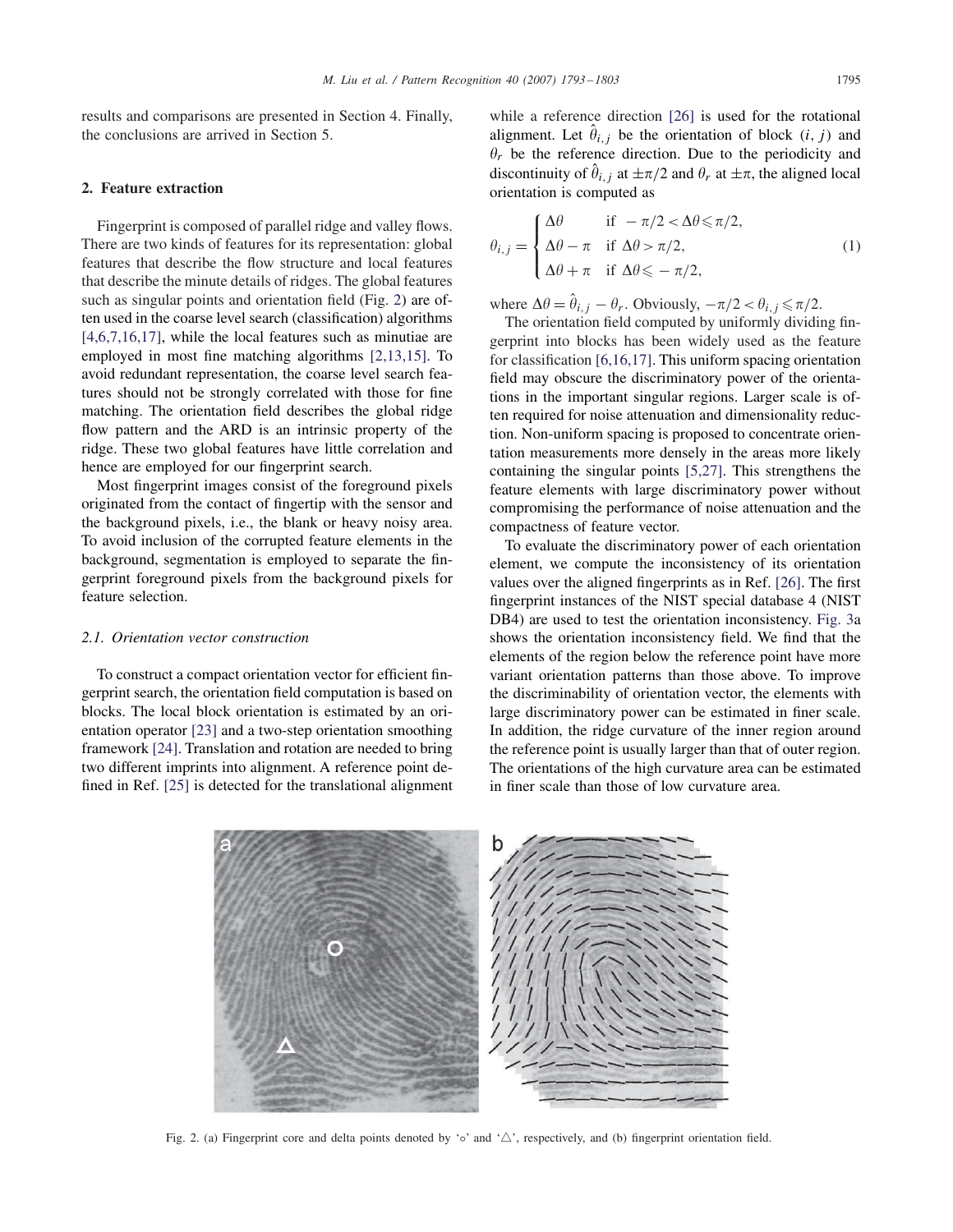

Fig. 3. (a) Fingerprint orientation inconsistency field (large value in white area) and (b) the circular tessellation of fingerprint aligned by the reference point (∗) and direction (the line with arrow).

To compute the multi-scale orientation field, we construct a circular tessellation to non-uniformly divide fingerprint based on above observations. Let  $I(x, y)$  be the gray value at pixel  $(x, y)$  of a fingerprint of size  $X \times Y$  and  $(x_r, y_r)$ be the reference point. The circular tessellation is composed of sectors determined by the radius r from  $(x_r, y_r)$  and the rotation angle  $\varphi$  from  $\theta_r$ . The *j*th sector of the *i*th band  $S_{i,j}$   $(1 \leq i \leq E, 1 \leq j \leq F)$  is computed as

$$
S_{i,j} = \{(x, y) | (i - 1)b + b_0 \le r < i \cdot b + b_0, \varphi_{j-1} \le \varphi < \varphi_j, 1 \le x \le X, 1 \le y \le Y \},\tag{2}
$$

$$
r = \sqrt{(x - x_r)^2 + (y - y_r)^2},
$$
  
\n
$$
\varphi = \tan^{-1} \left( \frac{y - y_r}{x - x_r} \right) - \theta_r \mod 2\pi,
$$
\n(3)

where b is the band width and  $b_0$  is the width of the innermost band which is not used for orientation extraction due to its large inconsistency. The parameters  $\varphi_i$ , b, E,  $F$  are determined empirically to obtain the best performance of fingerprint search. Each band is segmented into 13 non-uniform sectors  $(F = 13)$  that put finer scale estimation in the region with  $\varphi$  close to  $\theta_r$  than that far from  $\theta_r$ .  $\varphi_j = j\pi/8$ ,  $(2j - 5)\pi/8$  and  $(j + 3)\pi/8$  for  $1 \leq j \leq 5$ ,  $6 \le j \le 8$  and  $9 \le j \le 13$ , respectively. Parameter *b* depends on the dpi resolution of the sensor. It is set to 18 pixels for fingerprints scanned at  $500 \,\text{dpi}$ . Parameter E depends on the size of the contact area of fingertip with sensor. The region around the reference point is partitioned into 12 bands ( $E = 12$ ) for the fingerprints of  $512 \times 480$  pixels in the NIST DB4. The circular tessellation is shown in Fig. 3b.

An orientation vector  $\Theta_q = [\theta_{q,1}, \theta_{q,2}, \dots, \theta_{q,M}]$  ( $M =$  $E \times F$ ) is constructed for a fingerprint q by concatenating the aligned local orientations of all sectors. The orientation in each sector captures the local ridge flow pattern, while the ordered enumeration of the tessellation describes the global relationships among the local patterns. This orientation vector consists of 156 elements. It covers most important areas of fingerprint if the reference point is located at the center of image. However, only a part of fingerprint is included in the tessellation due to the unfavorable position of reference point so that a substantial number of feature elements are from the noisy background or the outside of image. The segmentation is therefore used to label the valid and invalid feature elements. The segmentation result of fingerprint q is denoted by a vector  $S_q = [s_{q,1}, s_{q,2}, \dots, s_{q,M}]$ where  $s_{q,k} \in \{0, 1\}$  and  $s_{q,k} = 1$  indicates that sector  $k$  is segmented as foreground and valid for feature selection.

# *2.2. ARD computation*

Fingerprint local ridge distance is defined as the distance between the center points of two adjacent ridges. It is another important intrinsic property of fingerprint. For the fingerprints scanned at 500 dpi, the local ridge distance varies from 3 to 25 pixels [28]. Obviously, it is discriminating and has little correlation with the orientation field and minutia. Thus, the ridge distance can be used as an auxiliary feature to bring more information for the fingerprint search. The local ridge distance map  $\{\lambda_{x,y}\}$  can be estimated by one of the available approaches [28,29]. However, the local ridge distance of the same finger varies due to the different manners that an elastic finger presses on a plane sensor. Noise and image deterioration may result in large estimation error of ridge distance. The estimated local ridge distance is less stable than the local orientation. It seems unfeasible to construct a high-dimensional feature vector using local ridge distances for the efficient fingerprint search. Nevertheless, the ARD over the fingerprint foreground shows a stable yet discriminating feature. It is a scalar feature invariant of the translation and rotation of fingerprint. Therefore, the 1-D ARD serves as an auxiliary feature for our fingerprint search.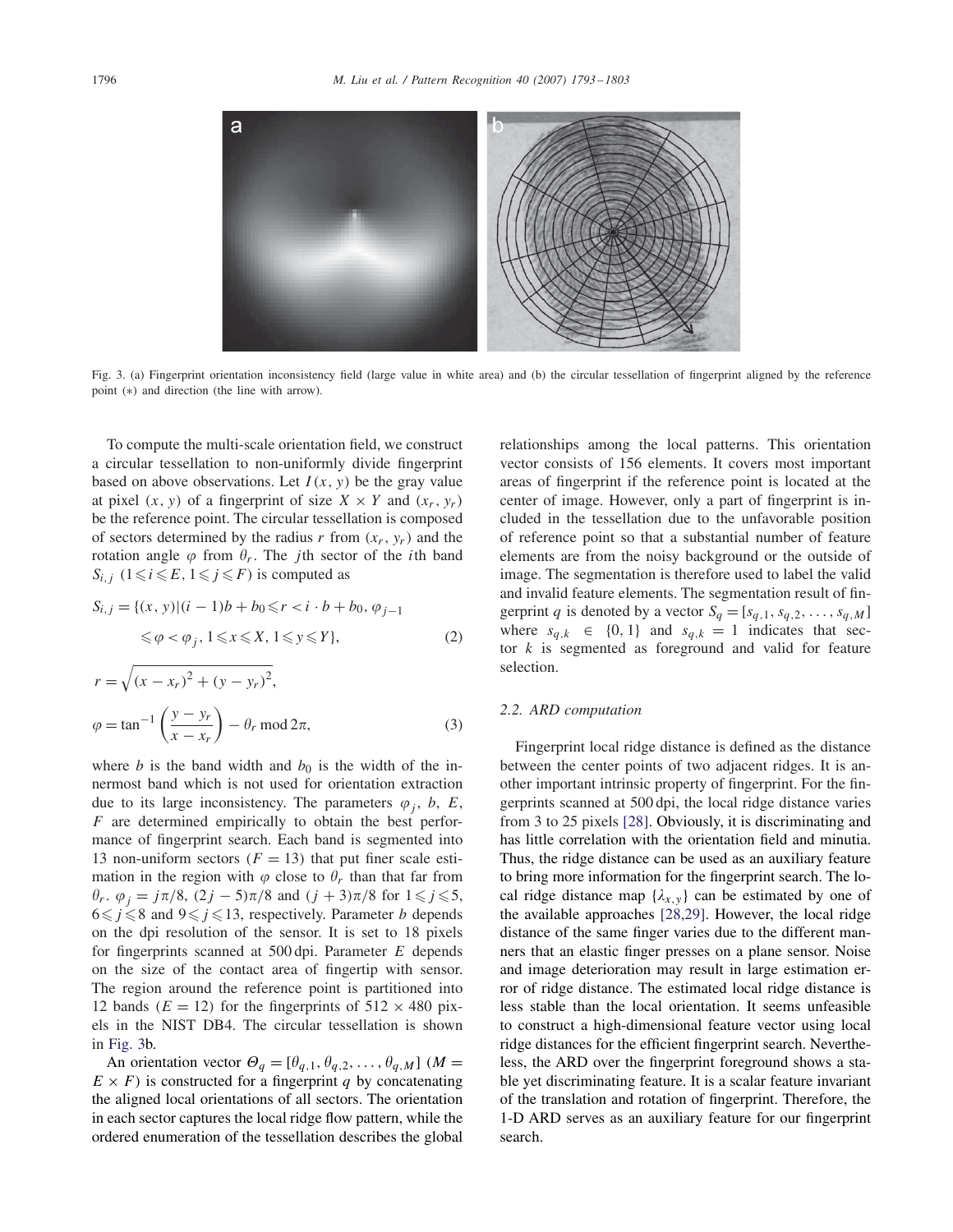#### **3. Fingerprint search based on database clustering**

Fingerprint search on exclusive classification is a fast process. But it cannot sufficiently narrow down the search of database due to the small number of classes. Although the continuous classification can alleviate this problem, the full (exhaustive) fingerprint search is time consuming in the online query process. We take advantages of both approaches by performing the fingerprint search after the cluster retrieval. The 156-D orientation vector and 1-D ARD are used for the fingerprint search. Instead of exclusively classifying fingerprints into a small number of human predefined classes, we employ the clustering technique to partition the database into a number of non-overlapping groups with more flexibility. The clustering based fingerprint search consists of two phases: offline database clustering and online query processing.

# *3.1. The offline database clustering*

The orientation feature space is high-dimensional and unevenly distributed. For example, the orientation fields of whorl fingerprints are more variant than those of plain arch fingerprints as a whorl fingerprint contains more singularities with sharp orientation changes. The clustering technique is applied to partition the orientation feature space into nonoverlapping clusters for an efficient fingerprint search. The K-means clustering algorithm [30] is the most widely used partitional clustering algorithm because of its high computational efficiency and low memory space requirement. This clustering algorithm represents each cluster with its mean vector and assign each pattern to the closest cluster iteratively. It terminates when the cluster labels do not change. A modified form of the K-means clustering is developed to group the close orientation vectors into clusters for efficient fingerprint search of database.

It is well known that the K-means clustering needs to specify the number of clusters previously. Instead of understanding the inherent data structure correctly, the main purpose of clustering for fingerprint search is to exploit the similarities among the database templates and facilitate a fast and effective query process. Thus, the initial number of clusters is approximately determined to balance the time efficiency and accuracy of fingerprint search. After grouping  $N$  patterns into  $K$  clusters, the average number of comparisons is approximately computed as  $K + N/K$  for retrieving the nearest cluster followed by fingerprint search in the retrieved cluster. It is minimized when  $K = \sqrt{N}$ . However, multiple clusters close to the query fingerprint are often retrieved to improve the accuracy of fingerprint search. To balance these effects, the initial number of clusters is set to about  $\tau\sqrt{N}$   $(1 < \tau < 3)$ .

Euclidean distance measure is often used in the traditional K-means clustering to assign each pattern to the closest cluster. This makes it only effective to discover the hyperspherical clusters. Since our feature vector for clustering is composed of the orientation angles, Euclidean distance by averaging the squared differences cannot be directly applied due to the orientation's periodicity and discontinuity. In addition, if all elements between two orientation vectors consistently have a constant difference, the orientation fields of such two vectors are very similar just with a rotation in human perception. The distance between them is zero but their Euclidean distance can achieve a large deviation. To overcome this problem, we introduce a distance measure by averaging the unit vectors of the doubled difference instead of the squared differences over all valid orientations. The distance between the orientation vectors of fingerprint  $p$  and q (i.e.,  $\Theta_p$  and  $\Theta_q$ ) is computed as

$$
d_C(\Theta_p, \Theta_q) = 1 - \frac{\left| \sum_{k=1}^M v_k e^{j2(\theta_{p,k} - \theta_{q,k})} \right|}{\sum_{k=1}^M v_k},\tag{4}
$$

where  $v_k = s_{p,k} s_{q,k}$  ( $v_k \in \{0, 1\}$  and  $v_k = 1$  means that element *k* is valid for both fingerprint *p* and *q*),  $j = \sqrt{-1}$ and  $|z|$  computes the magnitude of the complex variable z. This distance measure  $d_C(\Theta_p, \Theta_q)$  ( $\in [0 1]$ ) quantifies the dissimilarity of  $\Theta_p$  and  $\Theta_q$  based on the inconsistency of the orientation differences  $\theta_{p,k} - \theta_{q,k}$  among all valid elements. It reaches the minimum of zero when all orientation differences are same and increases with the increase of the variation of the orientation differences. Let  $a$  and  $c$  be two scalars and  $I$  be a unit vector of the same size as  $\Theta$ . It is easy to verify that the distance measure (4) satisfies

$$
d_C(\Theta_p + aI, \Theta_q + cI) = d_C(\Theta_p, \Theta_q),\tag{5}
$$

because

$$
\left| \sum_{k=1}^{M} v_k e^{j2(\theta_{p,k} + a - \theta_{q,k} - c)} \right| = |e^{j2(a-c)}| \left| \sum_{k=1}^{M} v_k e^{j2(\theta_{p,k} - \theta_{q,k})} \right|
$$

$$
= \left| \sum_{k=1}^{M} v_k e^{j2(\theta_{p,k} - \theta_{q,k})} \right|.
$$

This indicates that the distance measure (4) is invariant of constant amount of orientation differences caused by a slight rotation between two aligned fingerprints. It is employed to compute the distance between two orientation vectors in this work. The modified K-means clustering employs this distance measure to assign each orientation vector to the cluster with the closest prototype.

After all patterns are assigned to their closest clusters in each iteration, the mean vector of each cluster is computed as its new prototype in the traditional K-means clustering. However, the mean vector by directly averaging the orientation vectors is not applicable due to the periodicity. For example, the average orientation of 0 and  $\pi$  is 0 instead of the arithmetic mean value  $\pi/2$ . To avoid this problem, the orientation averaging is often performed by separately averaging two components of the unit vector of doubled angles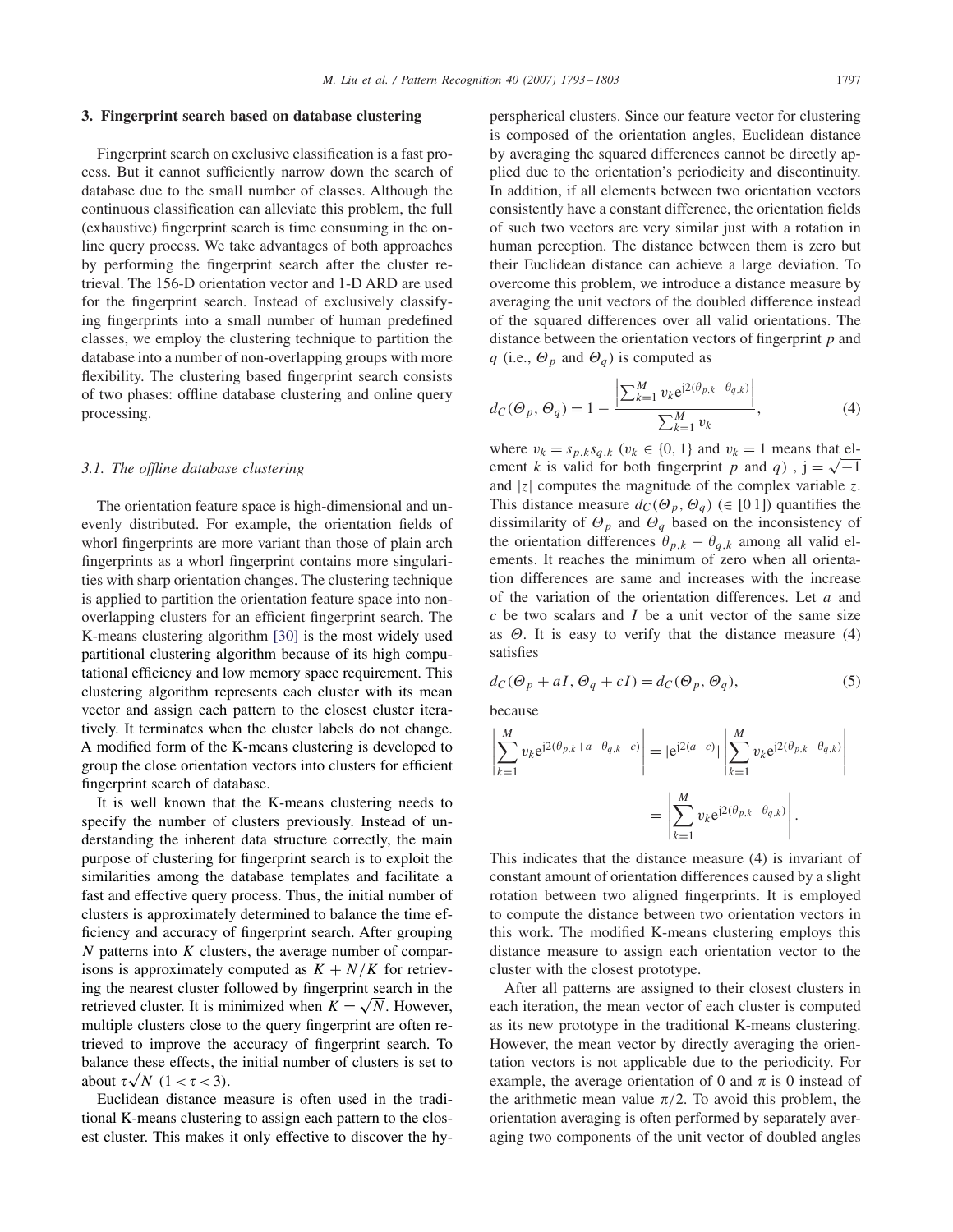

Fig. 4. The hierarchical online query processing by incorporating two features.

[ $\cos 2\theta$ ,  $\sin 2\theta$ ]. This method is used to compute the mean vector of each cluster. Let  $\{Z_1, Z_2, \ldots, Z_K\}$  denote the K cluster prototypes. In the modified K-means clustering, the prototype  $Z_l$  of cluster  $C_l$  is updated as

$$
Z_l = \frac{1}{2} \arctan \frac{\sum_{p \in C_l} S_p \sin 2\Theta_p}{\sum_{p \in C_l} S_p \cos 2\Theta_p}.
$$
 (6)

The K-means clustering cannot guarantee the global minimum of the cluster criterion. In this application, the skewed fingerprint distribution on the clusters may deteriorate the effectiveness of fingerprint search. Let  $p_i$   $(1 \le i \le K)$  be the portion of fingerprints assigned to cluster  $C_i$ . The average portion of fingerprints retrieved is about  $\sum_{i=1}^{K} p_i^2$  if the nearest cluster is retrieved for a query fingerprint. It achieves the minimum on even distribution ( $p_1 = p_2, \ldots, = p_K$ ) and increases on skewed distribution. To alleviate the above problems, the modified K-means clustering eliminates the small clusters and splits the large clusters into two clusters. To split the large cluster, a new prototype is added by randomly choosing one feature vector from the cluster.

The traditional K-means clustering is modified by replacing the Euclidean distance measure with the distance measure (4), computing the cluster prototype with Eq. (6), eliminating the small clusters and splitting the large clusters. The modified K-means clustering algorithm repeats above procedures and outputs the clusters when the cluster prototypes do not change. The processing steps of this algorithm are summarized as:

(1) initialize the number of clusters  $K$  and cluster prototypes;

- (2) compute distances between each orientation vector and  $K$  prototypes with Eq. (4) and assign the fingerprint to the closest cluster;
- (3) compute the new cluster prototypes with Eq. (6);
- (4) compute distances between the new and old prototypes with Eq. (4). If the maximum one is larger than  $\varepsilon$ , go to step  $(2)$ ;
- (5) if there are no small or large clusters, output the clusters. Otherwise, eliminate the small clusters, split the large clusters and go to step (2).

After partitioning the orientation feature space into clusters, the 1-D ARD is employed as an auxiliary feature to further divide the fingerprints of each cluster into bins. Over the whole range of ARD, B bins of equal width are predefined in each cluster. The center of the kth bin is computed as  $ARD_{\text{min}} + k \times (ARD_{\text{max}} - ARD_{\text{min}})/B$ . Since more than three bins close to the query fingerprint are usually retrieved in the fingerprint search,  $B$  is set to larger than 20. The fingerprints in each clusters are assigned to the bin with the closest center to its ARD.

## *3.2. The online query processing*

The online query processing is to retrieve a subset of database templates close to the query fingerprint. We propose a hierarchical query process that consists of three levels of search (see Fig. 4). In the first level, we search the clusters by comparing the query orientation vector with the cluster prototypes. Some ambiguous fingerprints are located near the cluster boundary no matter how well the database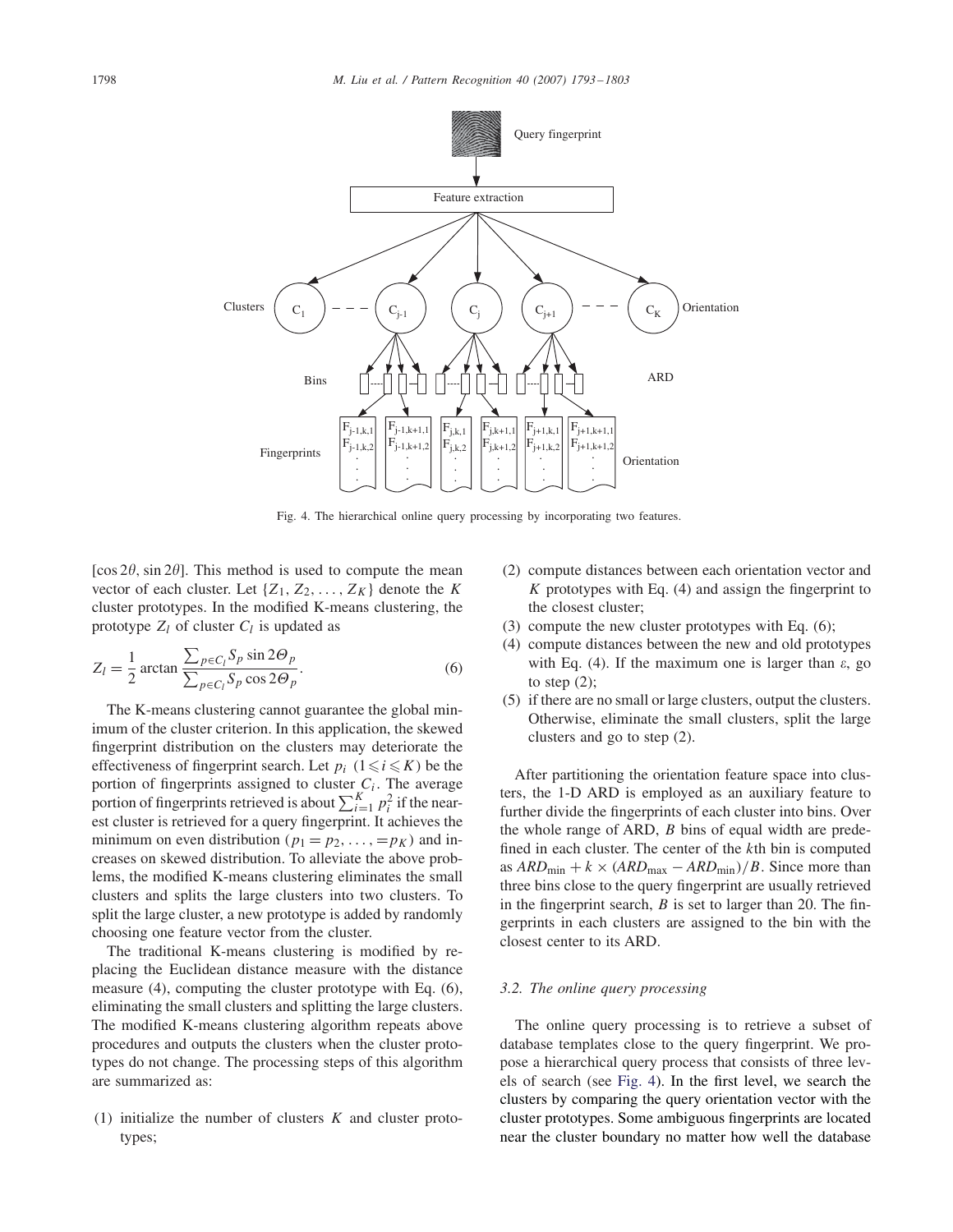is partitioned. To alleviate this problem, we retrieve multiple nearest clusters instead of only the nearest one. Similarly, we search the bins of the retrieved clusters by comparing the query ARD with the bin centers and retrieve multiple nearest bins in the second level. These coarse level searches can efficiently narrow down the search of database because the number of groups is much smaller than the number of templates. In the finest level, the fingerprint search is performed on the retrieved bins using the orientation feature to further narrow down the search space. Therefore, the online query processing of fingerprint search is accelerated by database clustering without compromising the effectiveness of fingerprint search.

For the cluster search, we compute the orientation distances (4)  $d_C(\Theta_q, Z_l)$   $(1 \le l \le K)$  between the query fingerprint and cluster prototypes and retrieve the clusters with the distances smaller than a threshold. Since the clusters may be unevenly distributed in the orientation feature space, the threshold is adaptively determined as  $\min_{l=1}^{K} d_{C}(\Theta_{q}, Z_{l}) +$  $\sigma_1$  where  $\sigma_1$  is tuned to adjust the retrieval neighborhood. In the retrieved clusters, the distances between the query ARD and bin centers are computed to retrieve the bins with the distances smaller than a threshold. This threshold is set to produce small retrieval error in this coarse level search. It is constantly specified as 1 pixels in our experiments on the NIST DB4.

In the fingerprint search, we compute the orientation distances  $d_C(\Theta_q, \Theta_i)$  between query fingerprint and all fingerprints in the retrieved bins. The fingerprints with the distances smaller than a threshold are finally retrieved for the fine matching. Similarly, the retrieval threshold is adaptively determined as  $\min_{j=1}^{N_q} d_C(\Theta_q, \Theta_j) + \sigma_2$  where  $N_q$  is the number of fingerprints in the retrieved bins and  $\sigma_2$  is tuned to adjust the portion of retrieved fingerprints.

#### **4. Experimental results and comparisons**

Most published results of fingerprint search are based on the NIST special database 4 (NIST DB4). To have a comprehensive comparison, we also test our algorithm on this wellknown database, which contains 2000 pairs of fingerprints of size  $480 \times 512$  pixels. NIST DB4 is collected for testing the exclusive classification so that the five common classes (arch, tented arch, left loop, right loop and whorl) are evenly distributed in the database. However, the natural fingerprint distribution in these five classes is significantly different. To resemble the natural distribution, we reduce the number of fingerprints of less frequent classes and obtain 1204 pairs of fingerprints. The reduced database, called data set 2, and the original NIST DB4 are both applied in our experiments. The first fingerprint instances are used as the database templates while the second instances serve as query fingerprints.

The performance of fingerprint search is evaluated by the penetration rate, retrieval accuracy and search complexity. The penetration rate is the average portion of database re-

Fig. 5. Results of fingerprint search by the orientation feature computed on the uniform and proposed non-uniform spacing and by adding the average ridge distance.

trieved over all query fingerprints. It indicates how much the fingerprint search can narrow down the database and is controlled by the parameter  $\sigma_1$  and  $\sigma_2$  in our proposed approach. For a query fingerprint, the search is successful if one of the retrieved candidates is from the same finger as the query. It is more likely to retrieve the correct one if more templates are retrieved from the database. The retrieval accuracy is thus computed at various different penetration rates. The orientation comparisons of Eq. (4) cost most of the computation in the online query processing. The search complexity is thus evaluated by the average number of such comparisons required over all query fingerprints.

#### *4.1. Experiments on feature extraction*

This experiment tests the effectiveness of two features for fingerprint search: a 156-D orientation vector and a 1- D ARD. Full database search based on the orientation vectors constructed by the uniform and proposed non-uniform spacing is applied on the NIST DB4. The uniform spacing orientation field is computed by dividing fingerprint into blocks of  $27 \times 27$  pixels. An orientation vector consisting of  $361(19 \times 19)$  elements is constructed by concatenating the phase angles after the same translational and rotational alignments. To show the improvement of search performance by adding the ARD, the fingerprints whose ARDs are close to that of query fingerprint (their distances are smaller than 1 pixel) are retrieved for the fingerprint search on the nonuniform spacing orientation vectors. Their results of fingerprint search are shown in Fig. 5 where the penetration rate is adapted by varying the parameter  $\sigma_2$ . We can see that the orientation extraction by our proposed non-uniform spacing not only produces more compact feature vector but also achieves better retrieval accuracy than that by the uniform spacing. The 1-D ARD as an auxiliary feature consistently improves the retrieval accuracy. It also reduces about 38%

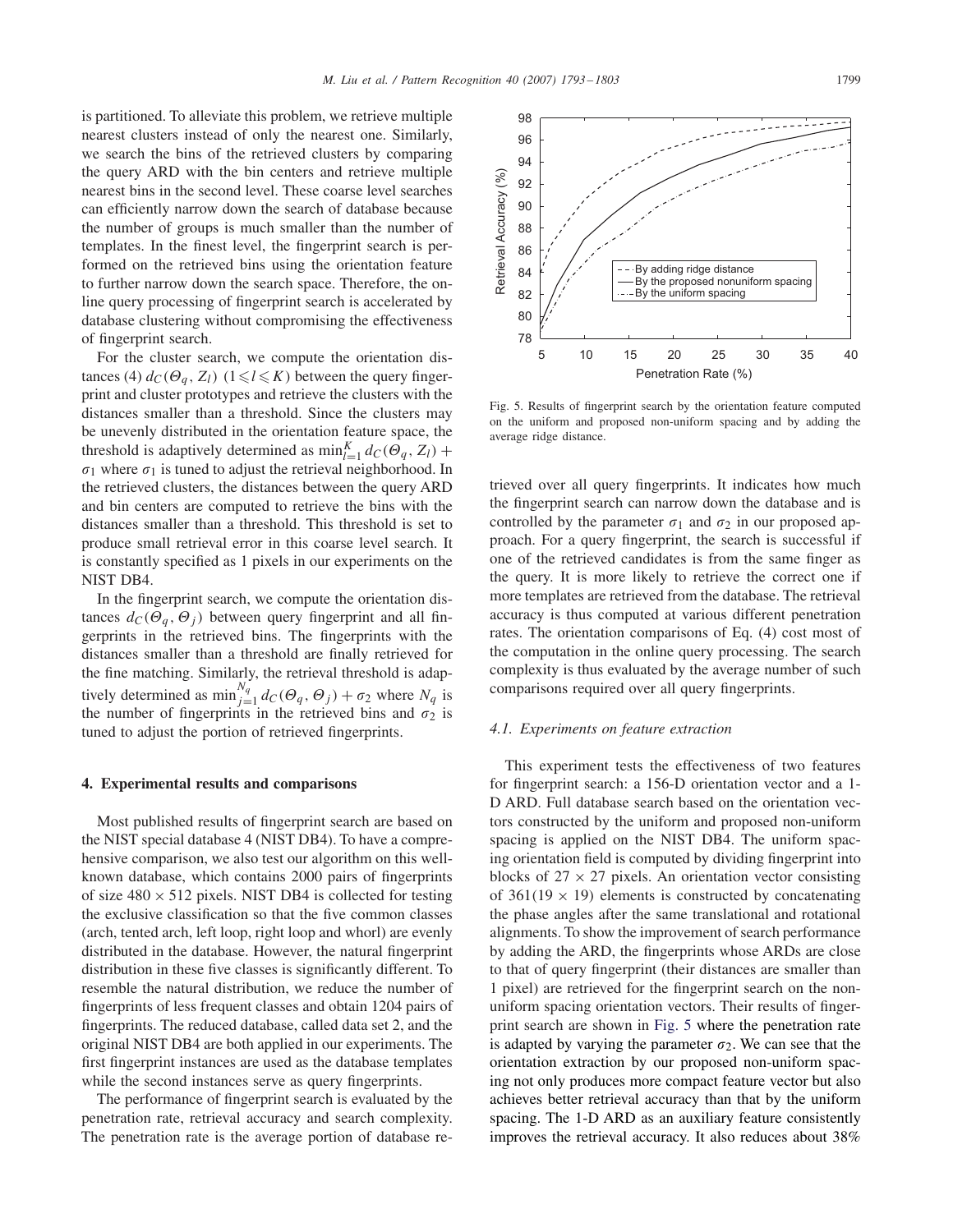

Fig. 6. The results of fingerprint search on the traditional and our proposed modified K-means clustering algorithms.

orientation comparisons in the query process since the average portion of the retrieved fingerprints by ARD is about 62% of the fingerprints in the database.

# *4.2. Experiments on clustering based fingerprint search*

All experiments in this section are performed on the NIST DB4.

#### *4.2.1. Comparison with the traditional K-means clustering*

To apply the traditional K-means clustering algorithm, the orientation vector is constructed on the unit vectors  $[\cos(2\Theta), \sin(2\Theta)]$  instead of the phase angles and Euclidean distance measure is used to assign each fingerprint to the closest cluster. The number of clusters and the cluster prototypes are initialized same for both clustering techniques. The final numbers of clusters are 90. To better reflect the effectiveness of clustering techniques on the fingerprint search, we present the search results just by retrieving the close clusters produced by clustering the orientation feature space. The 1-D ARD and the following fingerprint search are not used in this experiment. Fig. 6 shows the experimental results where the penetration rate is adapted by varying the parameter  $\sigma_1$ . Our proposed modified K-means clustering outperforms the traditional K-means clustering for the fingerprint search of database.

#### *4.2.2. Comparison with full fingerprint search*

In this experiment, the same feature set is used in the fingerprint search procedures with and without clustering. Using the 1-D ARD as an auxiliary feature for full fingerprint search narrows down the search space to about 62% of database. In the query process of our clustering based fingerprint search, the number of orientation comparisons is the number of clusters (90 in our experiments) plus the number of fingerprints in the retrieved bins. It varies at different

penetration rates. Fig. 7 shows the results of the full fingerprint search (without clustering) and our proposed fingerprint search (with clustering). From Fig. 7a, we can see the search complexity is greatly reduced by using the clustering, especially at the low penetration rates. For example, to retrieve 5% of database, we require 300 ( $N \times 15\%$ ) orientation comparisons in our clustering based fingerprint search that is much smaller than 1240 ( $N \times 62\%$ ) comparisons in the full fingerprint search. Moreover, the retrieval accuracy is slightly yet consistently improved by the modified K-means clustering (see Fig. 7b). This may be resulted by exploiting the similarities among the database templates through the clustering. The results demonstrate that the proposed clustering based approach not only speeds up the search process but also improves the retrieval accuracy.

#### *4.2.3. Effects of the number of clusters*

This experiment is to test the effects of different number of clusters on the performance of fingerprint search. Although it is not necessary to specify the optimal number of clusters for our fingerprint search, the final number of clusters may have some effects on the search results. The number of clusters varies from 20 to 135 in our experiments and the search results are shown in Fig. 8. The retrieval accuracy is improved when increasing the number of cluster from 20 to 90 and cannot be further improved with the number of clusters increased to 135 (see Fig. 8a). From Fig. 8b, we can see that the search complexity is reduced by increasing the number of clusters from 20 to 60 and deteriorates by further increasing it to 90 and 135.

### *4.3. Comparisons with other approaches*

The continuous classification approach [18] was tested on the data set 2 in Ref. [18]. It performs better than the approach [16]. We also implement our search algorithm on data set 2. Fig. 9 shows our results and the results reported in Ref. [18] on the same data set. We can see that consistent performance improvement of our approach is visible at all penetration rates in Fig. 9 and significant performance improvement is achieved at low penetration rates.

A fingerprint search approach based on indexing the triplets of minutia points is proposed in Ref. [12]. The result of fingerprint search is further improved in Ref. [3] by adding two new features. The best performed approach was tested in Ref. [3] on the second 1000 pairs of fingerprints of the NIST DB4. As stated in Ref. [3], the retrieval accuracies on the penetration rates of 5%, 10%, 15% and 20% are 83.3%, 88.1%, 91.1% and 92.6%, respectively. Fig. 10 shows the results reported in Ref. [3] and the experimental results of our proposed approach on the same data set. We can see that our proposed fingerprint search approach outperforms the approach [3] on indexing the minutia triplets.

We also compare our proposed fingerprint search approach with some state-of-the-art approaches of exclusive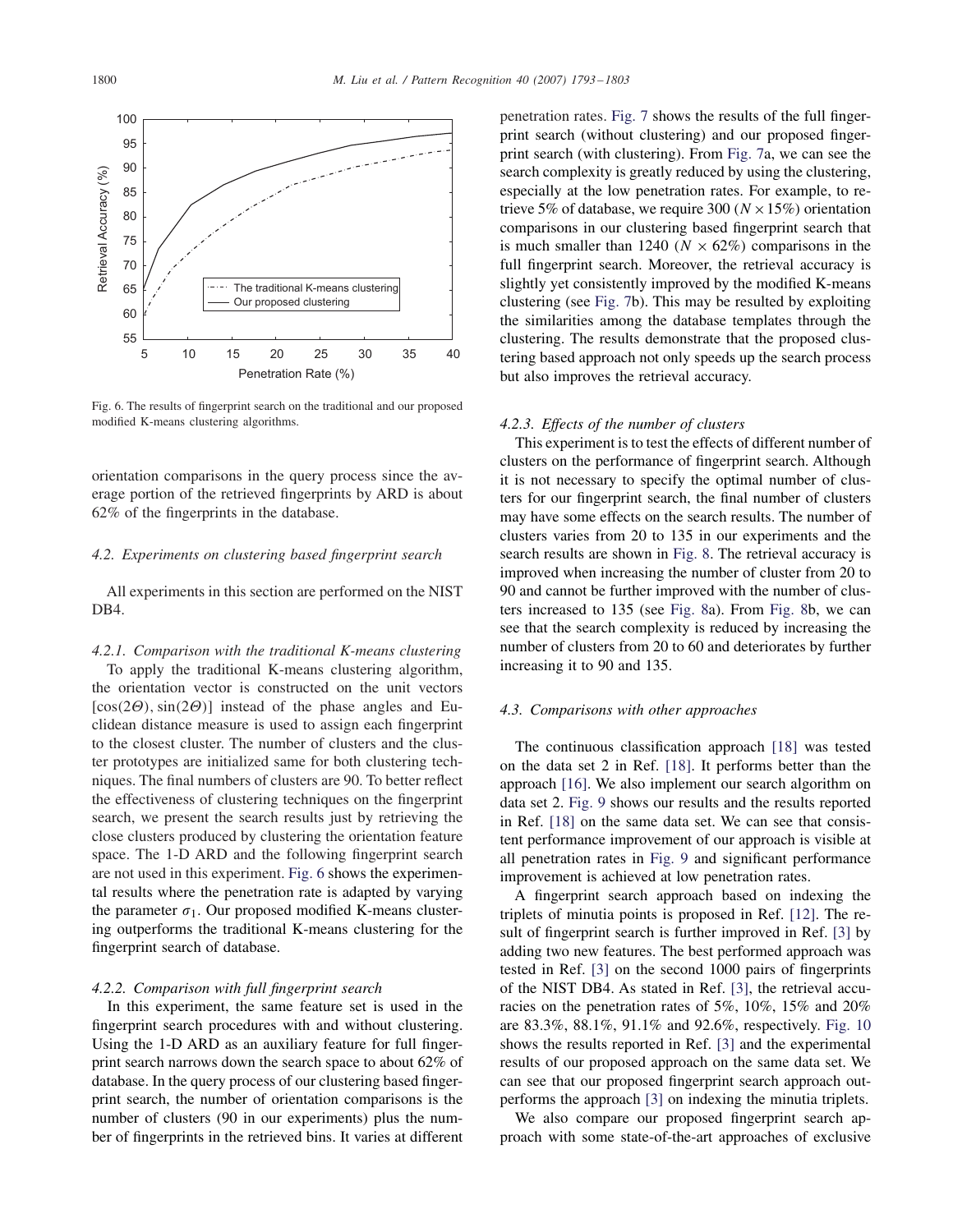

Fig. 7. Results of full fingerprint search (without clustering) and our proposed fingerprint search (with clustering): (a) search complexity and (b) retrieval accuracy.



Fig. 8. Results of fingerprint search on the different number of clusters: (a) retrieval accuracy and (b) search complexity.



Fig. 9. Results of fingerprint search in our approach and [18] on data set 2.



Fig. 10. Results of fingerprint search reported in Ref. [3] and our proposed approach on the same data set.

classification according to the error rate at about the same penetration rate. Most published exclusive classification approaches classify fingerprints into four or five Henry classes. The penetration rate is 20% if a perfect classifier is applied to partition NIST DB4 into five Henry classes

which are evenly distributed in the database. It will increase up to 28% if two classes (plain and tented arches) are merged into one. As the fingerprint frequency in each class does not reflect the real distribution, many researchers weight the classification results or construct a subset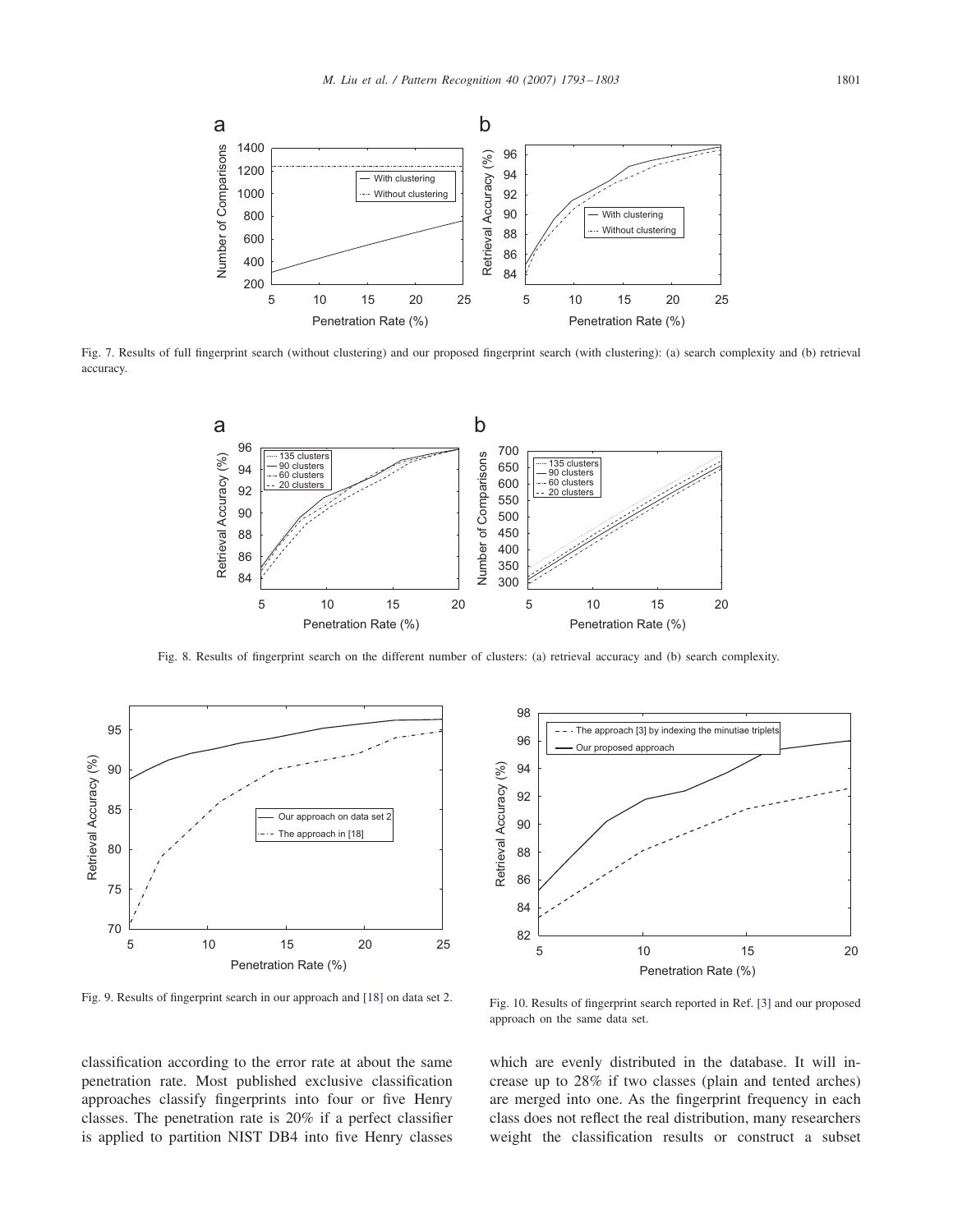| Method,<br>year and source | $PR = 20\%$ ,<br>five classes | $PR = 29.5\%$ ,<br>five weighted classes | $PR = 28\%$ ,<br>four classes | $PR = 29.7\%$ ,<br>four weighted classes | Test set    |
|----------------------------|-------------------------------|------------------------------------------|-------------------------------|------------------------------------------|-------------|
|                            |                               |                                          |                               |                                          |             |
| Candela et al. 95 [6]      |                               |                                          | 11.4                          | 6.1                                      | Second half |
| Karu and Jain 96 [4]       | 14.6                          | 11.9                                     | 8.6                           | 9.4                                      | Whole       |
| Jain et al. 99 [5]         | 10                            | 7.0                                      | 5.2                           |                                          | Second half |
| Jain and Minut 02 [31]     |                               |                                          | 8.8                           | 9.3                                      | Whole       |
| Cappelli et al. 99 [18]    |                               | 12.9                                     |                               |                                          | Data set 2  |
| Cappelli et al. 99 [7]     | 7.9                           | 6.5                                      | 5.5                           |                                          | Second half |
| Senior 01 [10]             |                               |                                          |                               | 5.1                                      | Second half |
| Yao et al. 01 [9]          | 10.7                          | 9.0                                      | 6.9                           |                                          | Second half |
| Marcialis et al. 01 [11]   | 12.1                          | 9.6                                      |                               |                                          | Second half |
| Zhang and Yan 04 [32]      | 15.7                          |                                          | 7.3                           |                                          | Whole       |
| Park and Park 05 [8]       | 9.3                           |                                          | 6.0                           |                                          | Whole       |
| Our approach               | 4.2                           | 2.9                                      | 3.1                           | 2.9                                      | Whole       |

Table 1 Error rates of some exclusive classification approaches and our clustering based approach on NIST DB4

(data set 2) according to the natural distribution for testing. For the weighted classification results or on data set 2, the penetration rates are 29.48% and 29.69% for the Henry four and five classes, respectively. For a fair comparison, our approach retrieves fingerprints at the penetration rates of or slightly smaller than 20%, 28%, 29.48% and 29.69% in the experiments. Table 1 shows the error rates of 11 published exclusive classification approaches and our proposed approach on NIST DB4 ('whole') or its second half. All error rates in the same column are at the same penetration rate. The number of classes labelled by the exclusive classification approaches and whether weighting is used in the error calculation are indicated in the second row of Table 1.

It should be noted that the error of exclusive classification is not fully equivalent to the error of fingerprint search for the application to identification. The exclusive classification for fingerprint identification is successful only if the query fingerprint and the corresponding one in the database are consistently classified in the same class. There are about 17% of fingerprints in the NIST DB4 labelled as two classes by human experts. The error rates of approaches [4–7,9,31,32] are calculated by assuming a correct classification if the classifier output is any one of two class hypotheses. This assumption gives lower error rate than that obtained using only one class label. In addition, the error rates of approaches [5,9,11] are obtained at 1.8% rejection rate, which slightly increases their penetration rates. Nevertheless, experimental results in Table 1 demonstrate that the proposed approach achieves lower error rate than various exclusive classification approaches.

## **5. Conclusions**

Techniques that facilitate an efficient and effective search of database in fingerprint identification have been extensively studied in the past decades. The exclusive

classification cannot sufficiently narrow down the search of database. The continuous classification by full fingerprint search neglects the similarities among the database templates so that its search performance is limited. This paper proposes an efficient fingerprint search algorithm based on database clustering which performs cluster search before the fingerprint search of retrieved clusters. In orientation extraction, we propose a non-uniform spacing of fingerprint by a circular tessellation to compute a multi-scale orientation field as the main feature for the fingerprint search. The orientation extraction by the non-uniform spacing not only produces more compact feature vector but also achieves better performance of fingerprint search than that by the uniform spacing. The 1-D ARD is employed as an auxiliary search feature which not only reduces the orientation comparisons in the query process but also consistently improves the retrieval accuracy. A modified Kmeans clustering was proposed to partition the orientation feature space into clusters. It outperforms the traditional K-means clustering for the fingerprint search. Based on the offline database clustering, a hierarchical query processing is proposed to facilitate an efficient fingerprint search. It not only reduces the search complexity but also improves the retrieval accuracy. The extensive experimental studies and comparisons consistently demonstrate the effectiveness and superiority of the proposed fingerprint search framework.

# **References**

- [1] D. Maltoni, D. Maio, A.K. Jain, A. Prabhakar, Handbook of Fingerprint Recognition, Springer, New York, 2003.
- [2] N.K. Ratha, S. Chen, K. Karu, A. Jain, A real-time matching system for large fingerprint databases, IEEE Trans. Pattern Anal. Mach. Intell. 18 (8) (1996) 799–813.
- [3] X. Tan, B. Bhanu, Y. Lin, Fingerprint identification: classification vs. indexing, in: Proceedings of the IEEE Conference on Advanced Video and Signal Based Surveillance (AVSS'03), 2003, pp. 151–156.